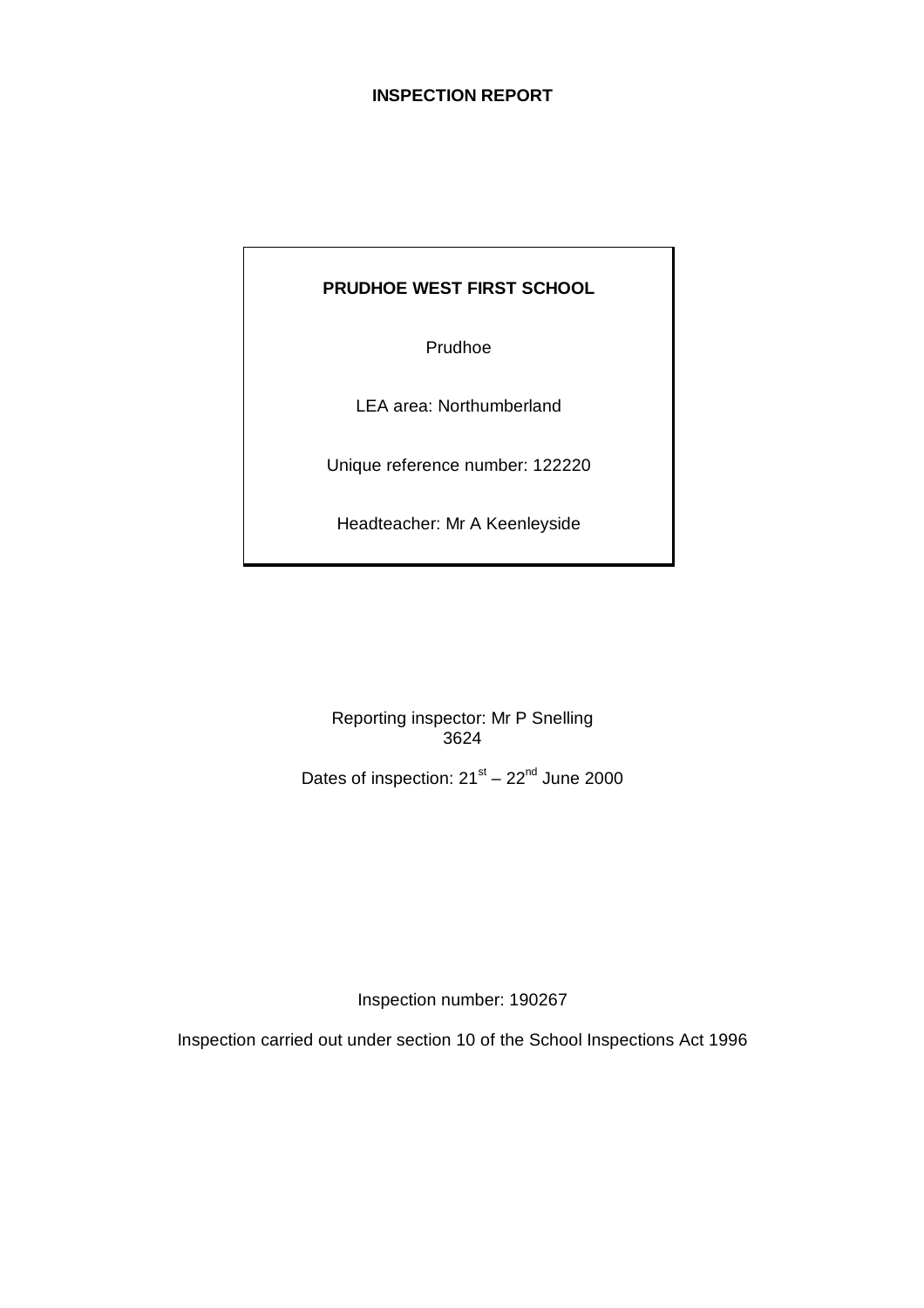## **INFORMATION ABOUT THE SCHOOL**

| Type of school:                                       | <b>First School</b>                          |
|-------------------------------------------------------|----------------------------------------------|
| School category:                                      | Community                                    |
| Age range of pupils:                                  | 3 to 9 years                                 |
| Gender of pupils:                                     | Mixed                                        |
| School address:                                       | West Road<br>Prudhoe<br>Northumberland       |
| Postcode:                                             | <b>NE42 6HR</b>                              |
| Telephone number:                                     | 01661832288                                  |
| Fax number:                                           | 01661 830825                                 |
| Appropriate authority:<br>Name of chair of governors: | <b>The Governing Body</b><br>Mr Ian Chalmers |
| Date of previous inspection:                          | November 1996                                |

## © Crown copyright 2000

This report may be reproduced in whole or in part for non-commercial educational purposes, provided that all extracts quoted are reproduced verbatim without adaptation and on condition that the source and date thereof are stated.

Further copies of this report are obtainable from the school. Under the School Inspections Act 1996, the school must provide a copy of this report and/or its summary free of charge to certain categories of people. A charge not exceeding the full cost of reproduction may be made for any other copies supplied.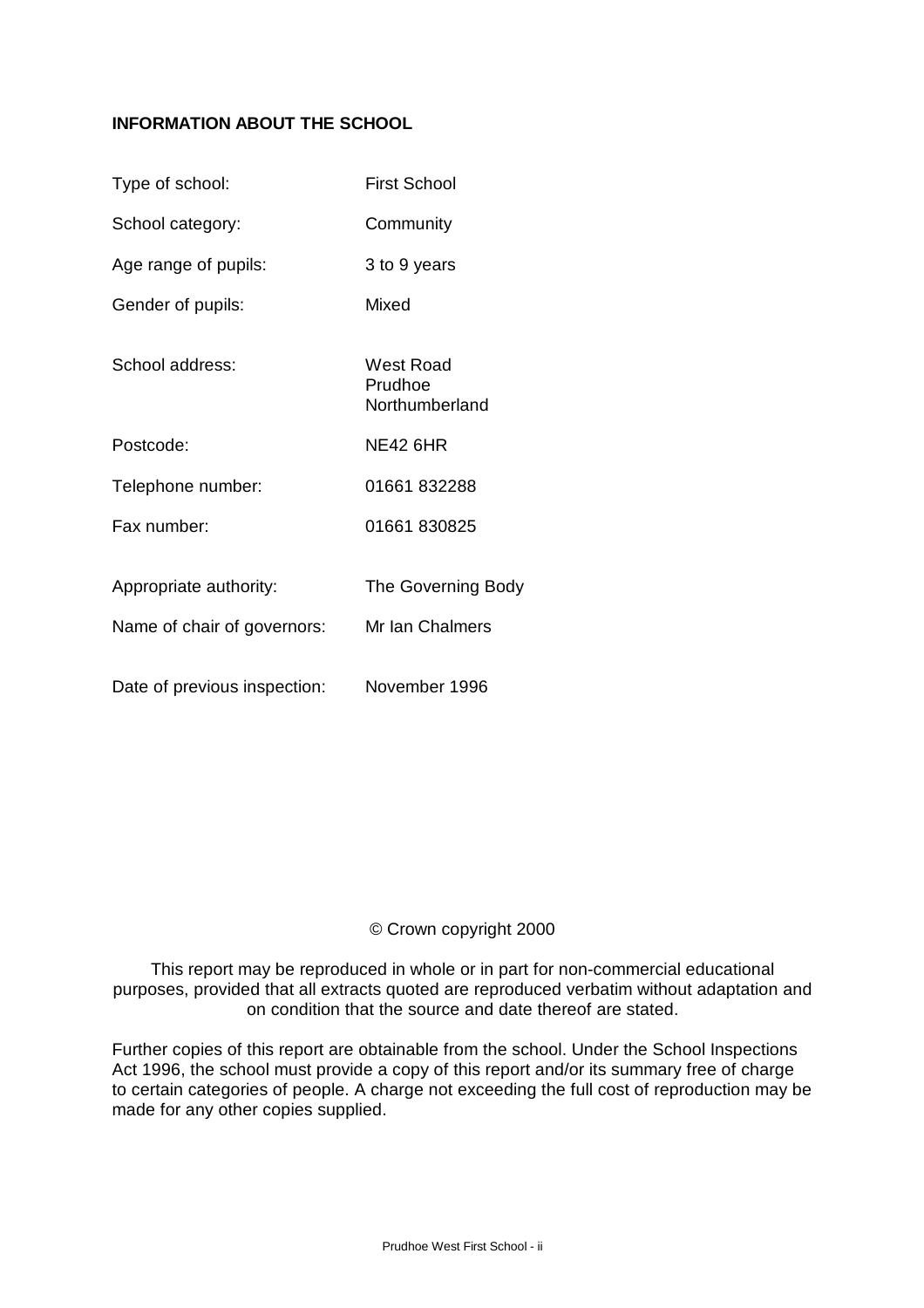## **INFORMATION ABOUT THE INSPECTION TEAM**

| <b>Team members</b> |                      |  |  |
|---------------------|----------------------|--|--|
| Mr P Snelling       | Registered inspector |  |  |
| Mrs J Overend       | Lay inspector        |  |  |
| Mr D Twist          | Team inspector       |  |  |

The inspection contractor was:

Primary Associates Limited West Lancs Technology Management Centre Moss Lane View **Skelmersdale** WN8 9TN

Any concerns or complaints about the inspection or the report should be raised with the inspection contractor. Complaints that are not satisfactorily resolved by the contractor should be raised with OFSTED by writing to:

> The Registrar Inspection Quality Division The Office for Standards in Education Alexandra House 33 Kingsway London WC2B 6SE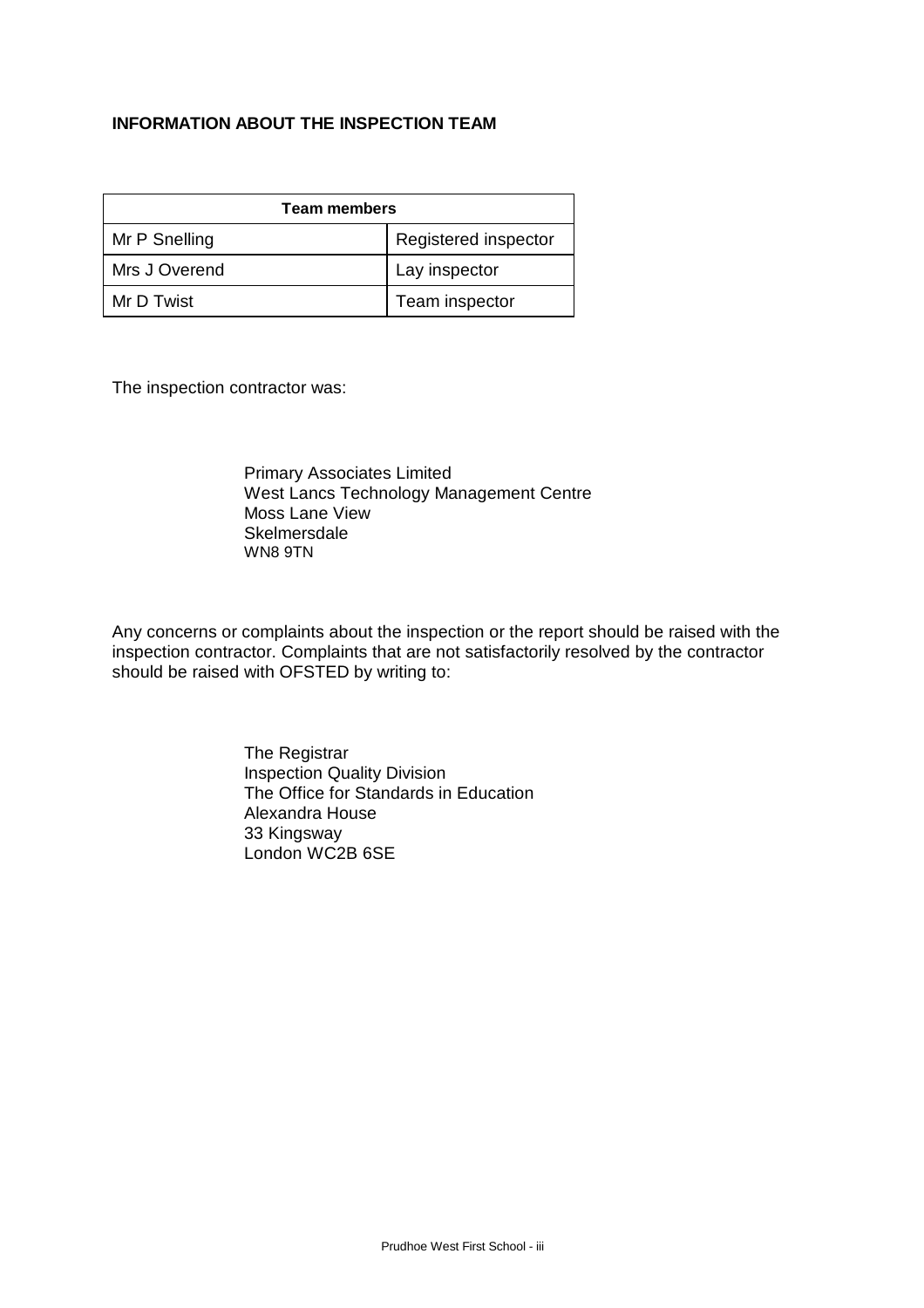#### **REPORT CONTENTS**

#### **PART A: SUMMARY OF THE REPORT 1**

Information about the school How good the school is What the school does well What could be improved How the school has improved since its last inspection **Standards** Pupils' attitudes and values Teaching and learning Other aspects of the school How well the school is led and managed Parents' and carers' views of the school

### **PART B: COMMENTARY**

## **WHAT THE SCHOOL DOES WELL 6**

The school achieves very high standards in reading, writing and mathematics whilst promoting good standards and achievement in other subjects. The leadership of the headteacher and senior staff is excellent and the governors make an outstanding contribution to running the school successfully Teaching overall is very good, with that in the Nursery and Key Stage 1 especially stimulating and exciting.

There are excellent procedures to check on the standards pupils are achieving, which lead to improvements in teaching and learning. The school's provision for information technology is excellent and pupils reach very high standards in the subject.

#### **WHAT COULD BE IMPROVED 10**

The range of ways teachers in Key Stage 2 use to capture the interest of a small number of older pupils who don't try as hard as the others.

# **WHAT SHOULD THE SCHOOL DO TO IMPROVE FURTHER? 11**

## **PART C: SCHOOL DATA AND INDICATORS 12**

Page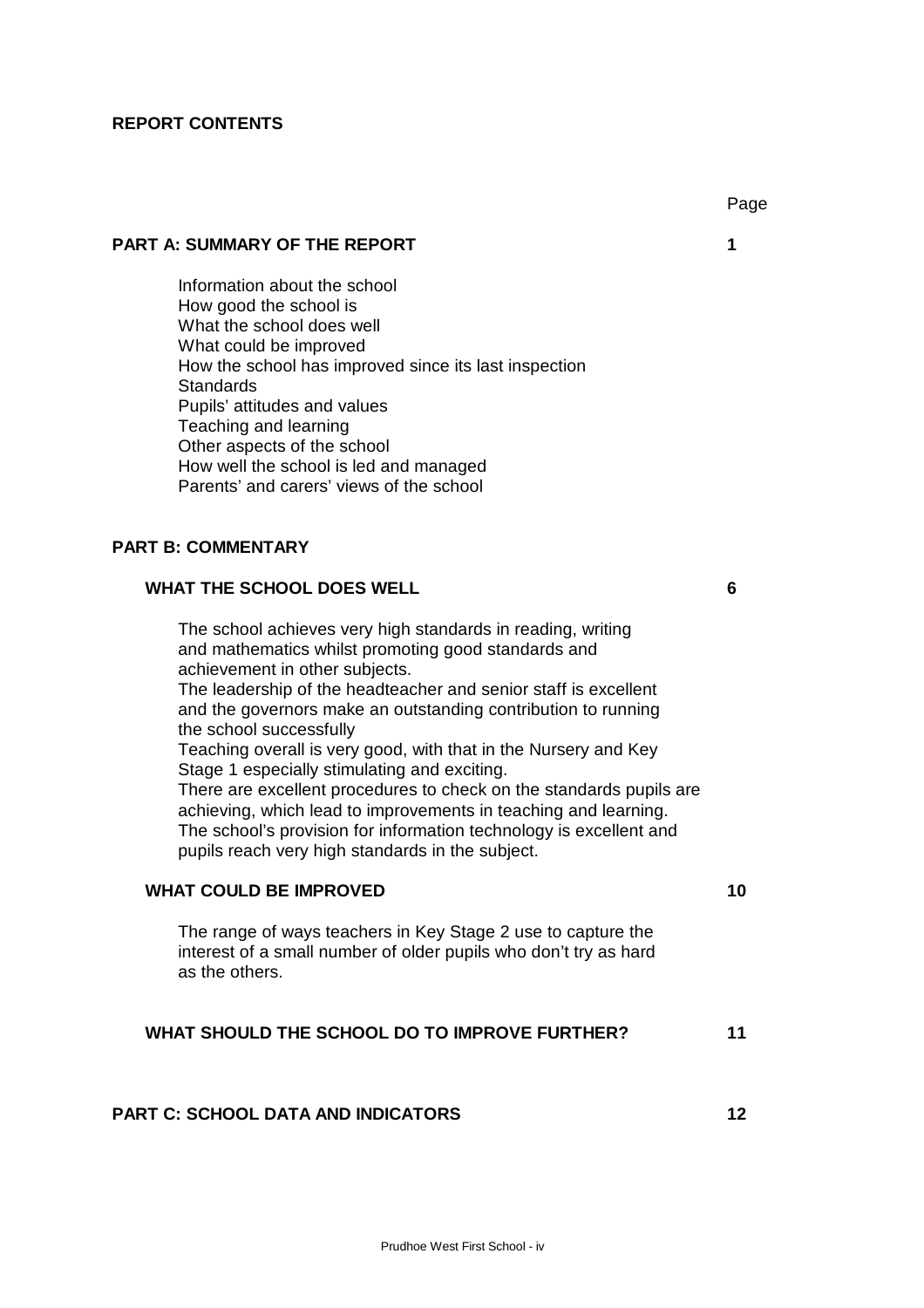## **PART A: SUMMARY OF THE REPORT**

#### **INFORMATION ABOUT THE SCHOOL**

Prudhoe West First School is bigger than most schools of this type. There are currently 238 boys and girls on roll between four and nine years old, with 52 children who attend part time in the Nursery. The school draws most of its pupils from the local area, which has average social and economic circumstances. Pupils come from a variety of different types of houses and backgrounds. There are fewer children with special educational needs or entitled to free school meals than in most schools. The percentage of pupils from ethnic minority backgrounds or for whom English is an additional language is very small. Pupils enter the Reception class at four years old with a wide range of abilities, though the general level is above average.

## **HOW GOOD THE SCHOOL IS**

Prudhoe West First is a very good school. It achieves high standards in all subjects and particularly in reading, writing, mathematics and information technology. It gives pupils a flying start in the Nursery and Key Stage 1, through enthusiastic and skilled teaching. This is built on efficiently in the Key Stage 2 classes. The headteacher, governors and staff work closely together to constantly drive the school forward and make it better. The school gives very good value for money.

#### **What the school does well**

- The school achieves very high standards in literacy and numeracy whilst promoting good standards and achievement in other subjects.
- The leadership of the headteacher and senior staff is excellent and the governors make an outstanding contribution to running the school successfully.
- Teaching overall is very good, with that in the Nursery and Key Stage 1 especially stimulating and exciting.
- There are excellent procedures to check on the standards pupils' are achieving, which lead to improvements in teaching and learning.
- The school's provision for information technology is excellent and pupils reach very high standards in the subject.

#### **What could be improved**

• The range of ways teachers in Key Stage 2 use to capture the interest of a small number of older pupils who don't try as hard as the others.

*The areas for improvement will form the basis of the governors' action plan.*

## **HOW THE SCHOOL HAS IMPROVED SINCE ITS LAST INSPECTION**

The school has responded well and moved forward a long way since its previous inspection. At that time there were weaknesses in the curriculum and teaching of English for older pupils, which have been overcome, partly through the successful implementation of the national literacy arrangements. Teachers now assess pupils' work much more thoroughly and make better use of the outcomes to plan what they will do next. They also plan more thoroughly for pupils' spiritual, moral, social and cultural development. As well as dealing with weaknesses identified in the last inspection, the school has successfully put into place a wide range of other initiatives. For example, it has implemented the national numeracy arrangements and raised achievement in mathematics. It has attractively developed the school site and improved pupils' own involvement in making decisions by starting a school council. It has improved the provision for information technology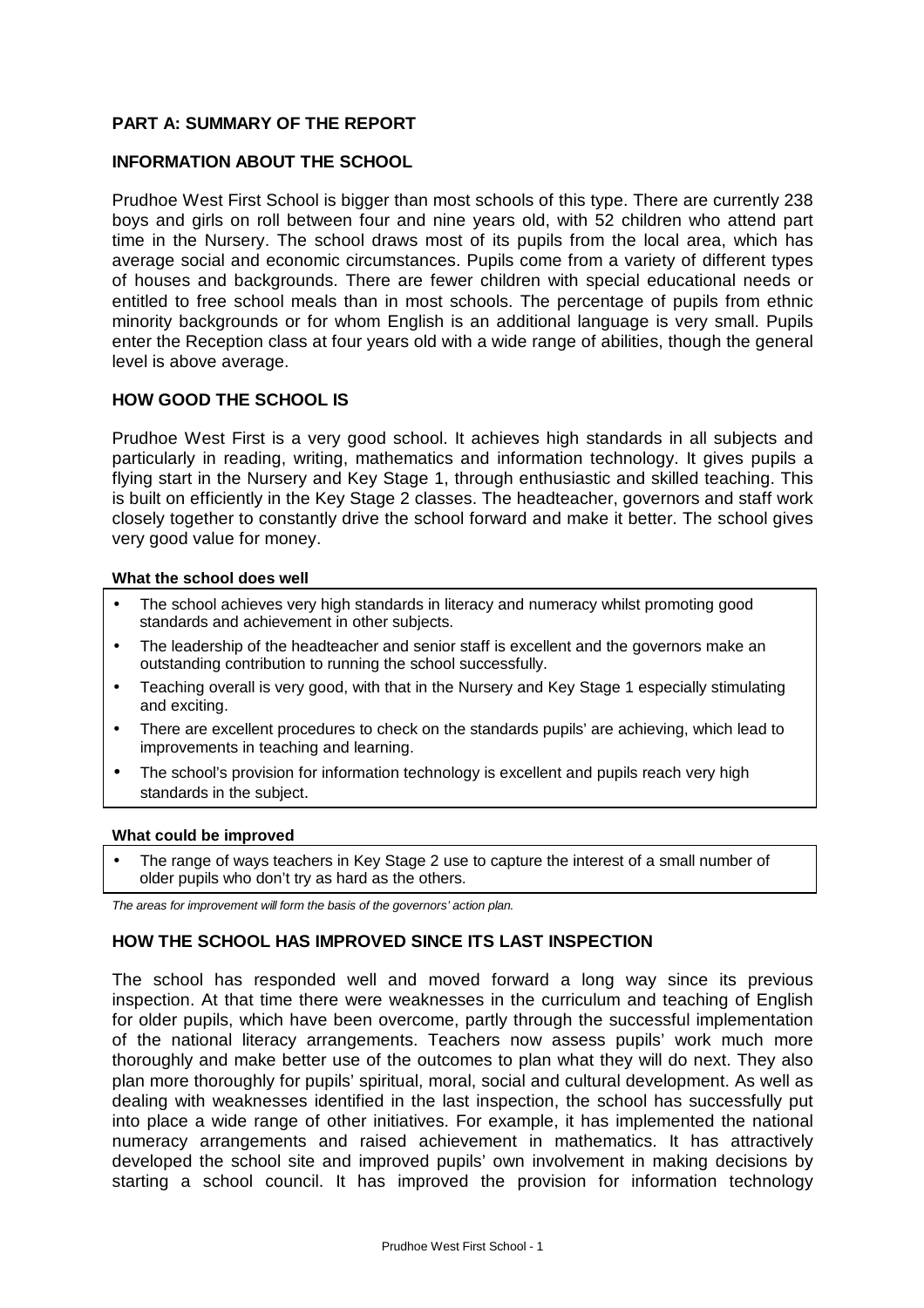significantly and further strengthened the way the school is managed. For example, there is now more thorough analysis made of the school's results and the performance of individual pupils.

## **STANDARDS**

|                 | compared with |      |      |                    |                                     |        |  |
|-----------------|---------------|------|------|--------------------|-------------------------------------|--------|--|
| Performance in: | all schools   |      |      | similar<br>schools | Key                                 |        |  |
|                 | 1997          | 1998 | 1999 | 1999               |                                     |        |  |
| reading         | Α             | Α    | В    | B                  | well above average<br>above average |        |  |
| writing         | A*            | A*   | A    | Α                  | average<br>below average            | С<br>D |  |
| mathematics     | Α             | Α    | Α    | Α                  | well below average                  | E      |  |

The table shows the standards achieved by 7 year olds based on average point scores in National Curriculum tests.

The school's results are very good indeed. They show that at the age of seven children are achieving standards that are well above those found nationally for this age group in writing and mathematics. When looked at over four years, results show a consistent picture of high achievement. Indeed in 1997 and 1998 pupils' writing standards were in the top five per cent in the country. The test results for the present Year 2 children have not yet been published but early indications are that they are even better than last year.

Work seen during the inspection confirms the high standards found in tests. It also showed that high standards are achieved in other subjects as well. For example in art and in design and technology, pupils undertake a wide range of activities, learn many different techniques and produce much good quality work. Standards reached in information technology are outstanding and reflect the huge effort put in by the school to develop this subject.

Pupils throughout the school achieve well. Very good teaching ensures that most of the youngest pupils achieve what is expected of them by the age of five and many exceed this. The majority of pupils in years 3 and 4 are well on the way to doing better than average at age 11.

| <b>Aspect</b>                             | Comment                                                                                                                                                                                                                |
|-------------------------------------------|------------------------------------------------------------------------------------------------------------------------------------------------------------------------------------------------------------------------|
| Attitudes to the school                   | Very good overall. Most pupils work very hard and their work is of high<br>quality. Occasionally one or two older pupils distract others when the<br>teaching doesn't succeed in gaining their interest and attention. |
| Behaviour, in and out of<br>classrooms    | Very good. Pupils behave very well during lessons and are sensible<br>during playtimes and at lunchtimes.                                                                                                              |
| Personal development and<br>relationships | Very good. Pupils get on well together and show care and concern for<br>one another. They work well in groups. They are willing to help and<br>take responsibility when given the chance.                              |
| Attendance                                | Attendance is above the average found in most primary schools.                                                                                                                                                         |

## **PUPILS' ATTITUDES AND VALUES**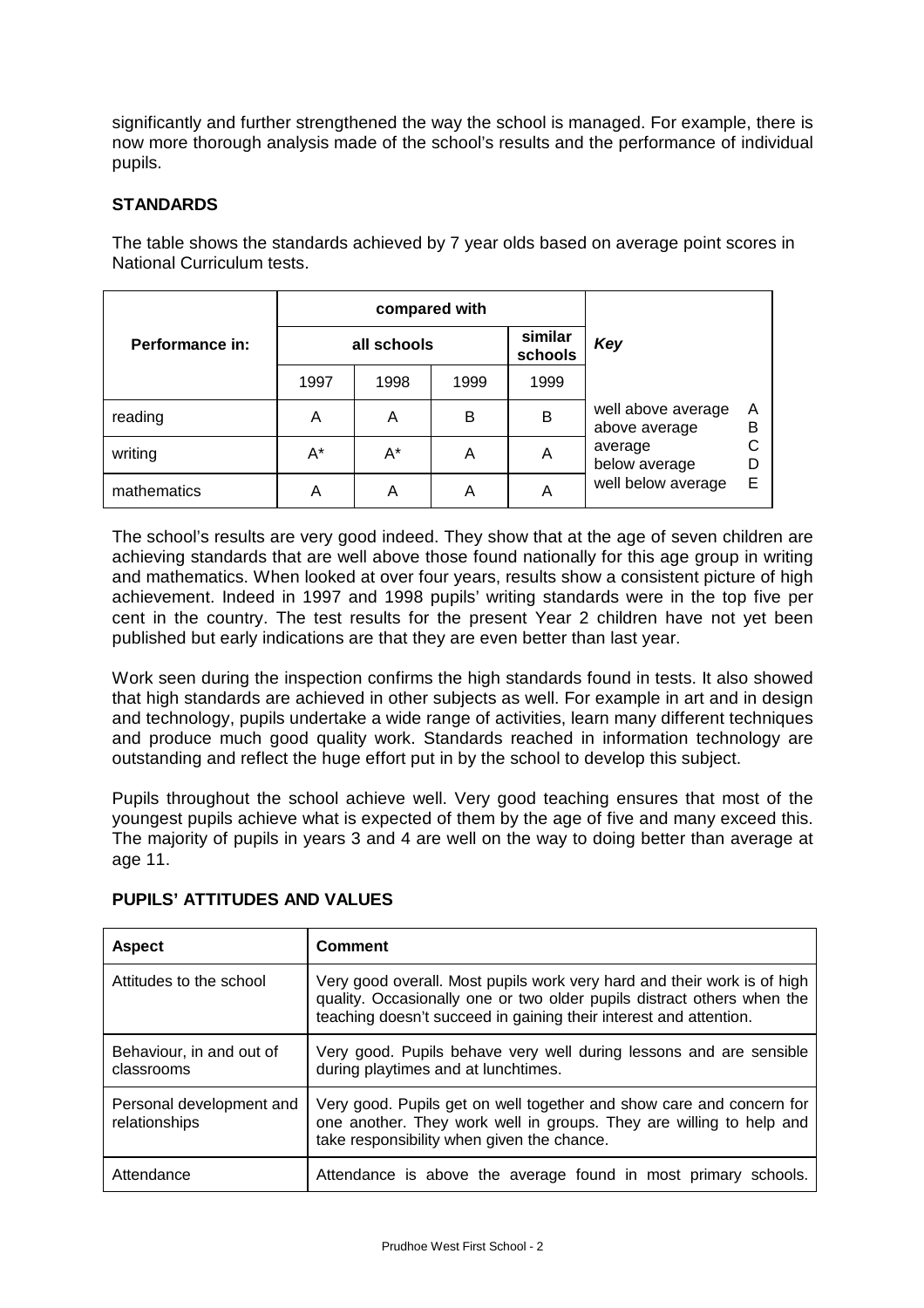| Pupils arrive on time and lessons start promptly. |
|---------------------------------------------------|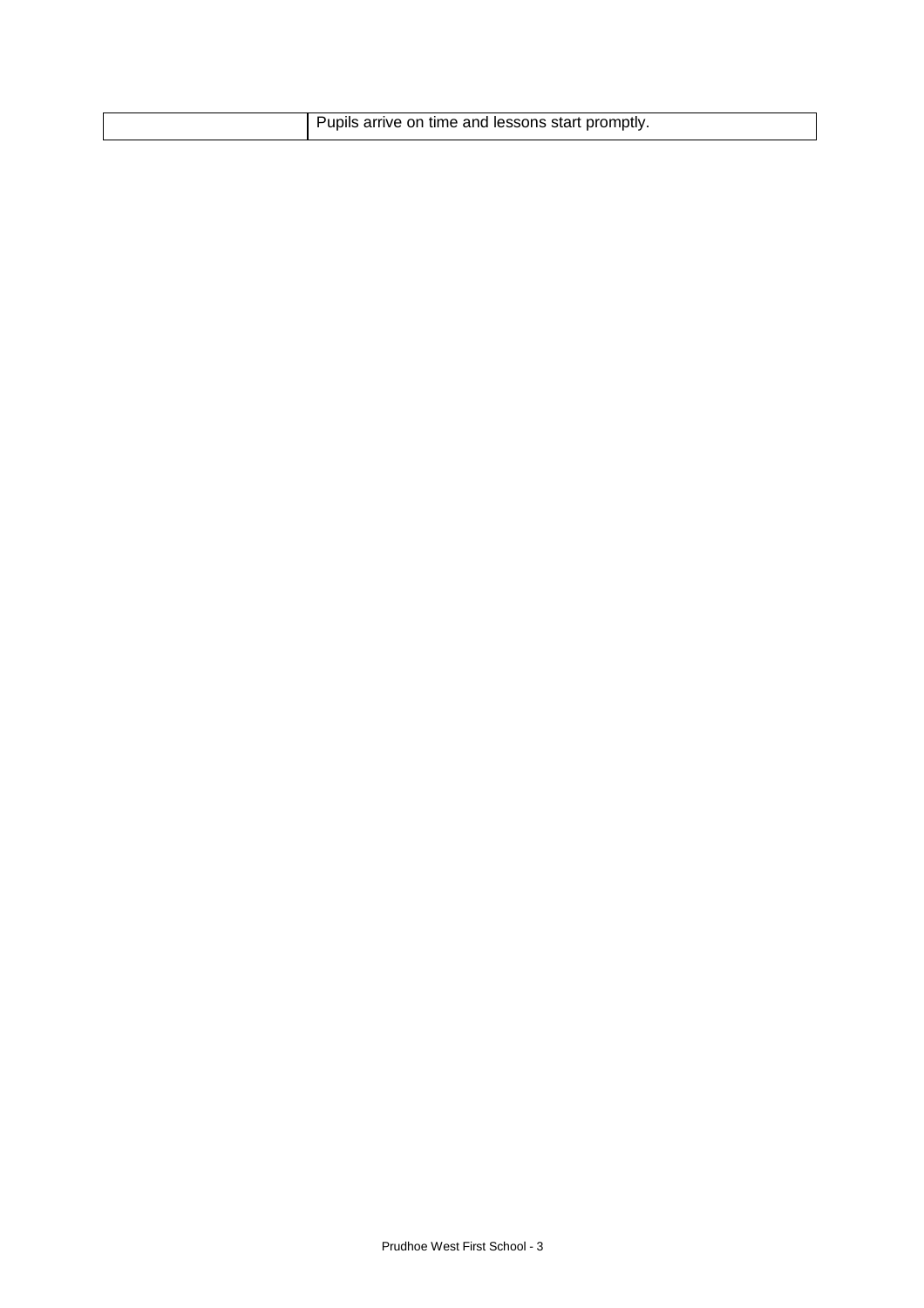## **TEACHING AND LEARNING**

| <b>Teaching of pupils:</b><br>aged up to 5 years |           | aged 5-7 years | aged 7-9 years |  |
|--------------------------------------------------|-----------|----------------|----------------|--|
| Lessons seen overall                             | Very good | Very good      | Good           |  |

*Inspectors make judgements about teaching in the range: excellent; very good; good; satisfactory; unsatisfactory; poor; very poor. 'Satisfactory' means that the teaching is adequate and strengths outweigh weaknesses.*

The teaching is better than it was at the time of the previous inspection and is very good overall. No unsatisfactory teaching was seen. Two in every three lessons (69%) were judged to be excellent or very good, which is far higher than is usually found. Of the remaining lessons, 19% were judged to be good and 12% satisfactory. The very best teaching was observed in the Nursery class and in Key Stage 1 whilst the teaching observed in Key Stage 2 ranged from very good to satisfactory. The main difference is in the extra flair and spark that teachers in the Nursery and Key Stage 1 bring to the lessons, which fire the enthusiasm of all the pupils and make them want to learn and take part. They respond very well to the high levels of praise given to them and are often bursting to answer questions.

Teaching is very good in English and mathematics. In literacy lessons, teachers are particularly good at helping pupils to learn and use interesting and exciting language in their work. In numeracy, the methods used to teach mental arithmetic are very successful; for example, teachers use resources well to ensure all children can have a go at answering every question. They give a lot of attention to developing pupils' knowledge of mathematical terms and language.

Teaching is effective for special needs pupils, higher achieving pupils, and children in single age and mixed age classes. This is because teachers plan their lessons in detail and provide work to challenge all pupils at the right level for their abilities, regardless of circumstances. When special needs pupils are taught in separate groups by support staff this works very well and they make very good progress. There was some exceptional teaching of information technology by the technician seen in the computer suite. Such teaching contributes enormously to the high standards pupils reach.

Most pupils are very responsible learners and when asked to work together in groups they do this well. The first session of the day is a very long one but even the youngest children keep concentrating hard throughout. They are helped in this by the way teachers share targets with them at the beginning of the lesson, encourage them to keep them in mind and check they have been reached at the end of the lesson.

| <b>Aspect</b>                                          | <b>Comment</b>                                                                                                                                                                            |
|--------------------------------------------------------|-------------------------------------------------------------------------------------------------------------------------------------------------------------------------------------------|
| The quality and range of<br>the curriculum             | Very good for all children. Although a lot of emphasis is placed on<br>reading, writing and mathematics, the richness of the curriculum is not<br>lost through neglecting other subjects. |
| Provision for pupils with<br>special educational needs | Very good. These pupils are very well supported both in class and<br>through work in small groups, particularly to raise achievement in<br>literacy.                                      |

## **OTHER ASPECTS OF THE SCHOOL**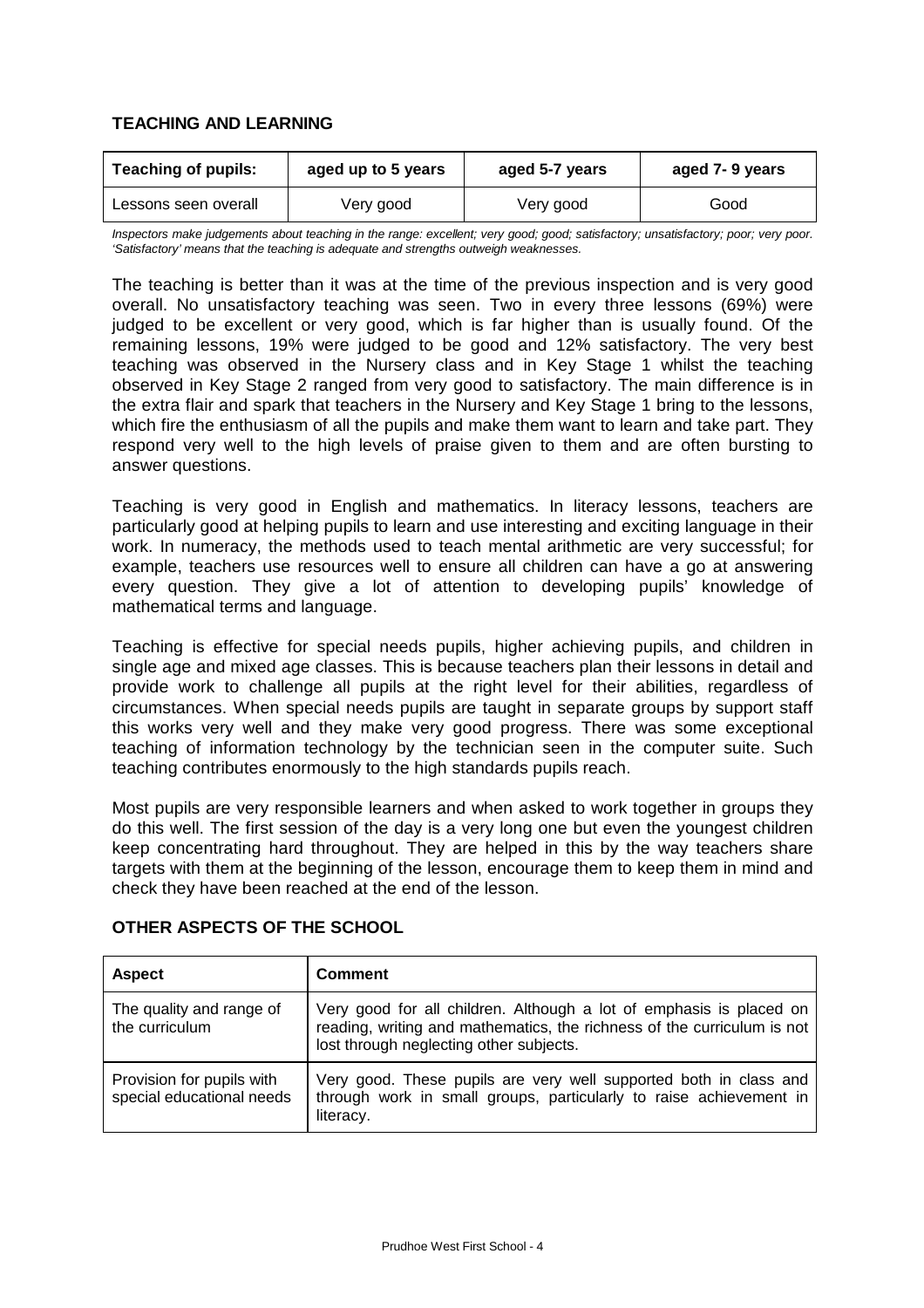| Provision for pupils'<br>personal, including<br>spiritual, moral, social and<br>cultural, development | Good provision is made for pupils' personal development. It is better<br>for the younger than older pupils because they are given more<br>opportunities in class to take responsibility. Teachers encourage pupils<br>to talk about feelings at times such as 'circle time' and in literacy<br>lessons. Assemblies are interesting and of high quality, and pupils<br>spiritual development benefits greatly from them. |
|-------------------------------------------------------------------------------------------------------|-------------------------------------------------------------------------------------------------------------------------------------------------------------------------------------------------------------------------------------------------------------------------------------------------------------------------------------------------------------------------------------------------------------------------|
| How well the school cares<br>for its pupils                                                           | The school takes very good care of its pupils. Child protection and<br>welfare arrangements are of a high standard. Pupils' progress is<br>monitored very closely.                                                                                                                                                                                                                                                      |

The school meets all statutory curriculum requirements. Pupils under five take part in a wide range of interesting and exciting activities planned by the teachers. The curriculum in both key stages is well thought out and changed, when needed, to ensure that pupils make the best possible progress. For example, increasing the amount of time spent on writing in the literacy hour has led to better standards.

#### . **HOW WELL THE SCHOOL IS LED AND MANAGED**

| <b>Aspect</b>                                                             | <b>Comment</b>                                                                                                                                                                                                                                                                                                                                                                    |
|---------------------------------------------------------------------------|-----------------------------------------------------------------------------------------------------------------------------------------------------------------------------------------------------------------------------------------------------------------------------------------------------------------------------------------------------------------------------------|
| Leadership and<br>management by the<br>headteacher and other key<br>staff | Excellent. The headteacher drives the school forward with energy and<br>skill, supported by a highly capable senior management team. They<br>are particularly successful in identifying accurately what needs to be<br>changed or improved and taking action to achieve it.                                                                                                       |
| How well the governors<br>fulfil their responsibilities                   | Excellent. They know the school very well, where it is successful and<br>where it can improve. The governors play a significant part in shaping<br>and managing school development.                                                                                                                                                                                               |
| The school's evaluation of<br>its performance                             | Very good. The school has first rate procedures to check on pupils'<br>standards and the quality of teaching and learning. Every year a useful<br>audit is carried out on the success of the School Improvement Plan. It<br>could be even more useful if the plan showed more clearly what<br>difference the changes are expected to make on pupils' progress and<br>achievement. |
| The strategic use of<br>resources                                         | Excellent. Both headteacher and governors seek out every opportunity<br>to involve the school in appropriate initiatives and projects where<br>funding is available. They plan ahead carefully and are very good at<br>getting best value from staff, and in the use of time and money.                                                                                           |

## **PARENTS' AND CARERS' VIEWS OF THE SCHOOL**

| What pleases parents most                                                                                                                                                                                                          | What parents would like to see improved                                                                                                                                                        |  |  |
|------------------------------------------------------------------------------------------------------------------------------------------------------------------------------------------------------------------------------------|------------------------------------------------------------------------------------------------------------------------------------------------------------------------------------------------|--|--|
| The school expects their children to work<br>hard.<br>The children like school, behave well and<br>make good progress.<br>The teaching is good.<br>The ease with which they can approach the<br>school with questions or problems. | Some parents would like to see a wider<br>range of activities provided outside lessons.<br>A small number would like to be better<br>informed about how well their children are<br>getting on. |  |  |

The school has an effective partnership with its parents. The inspection team agrees with parents that the school has many very good features. The range of activities offered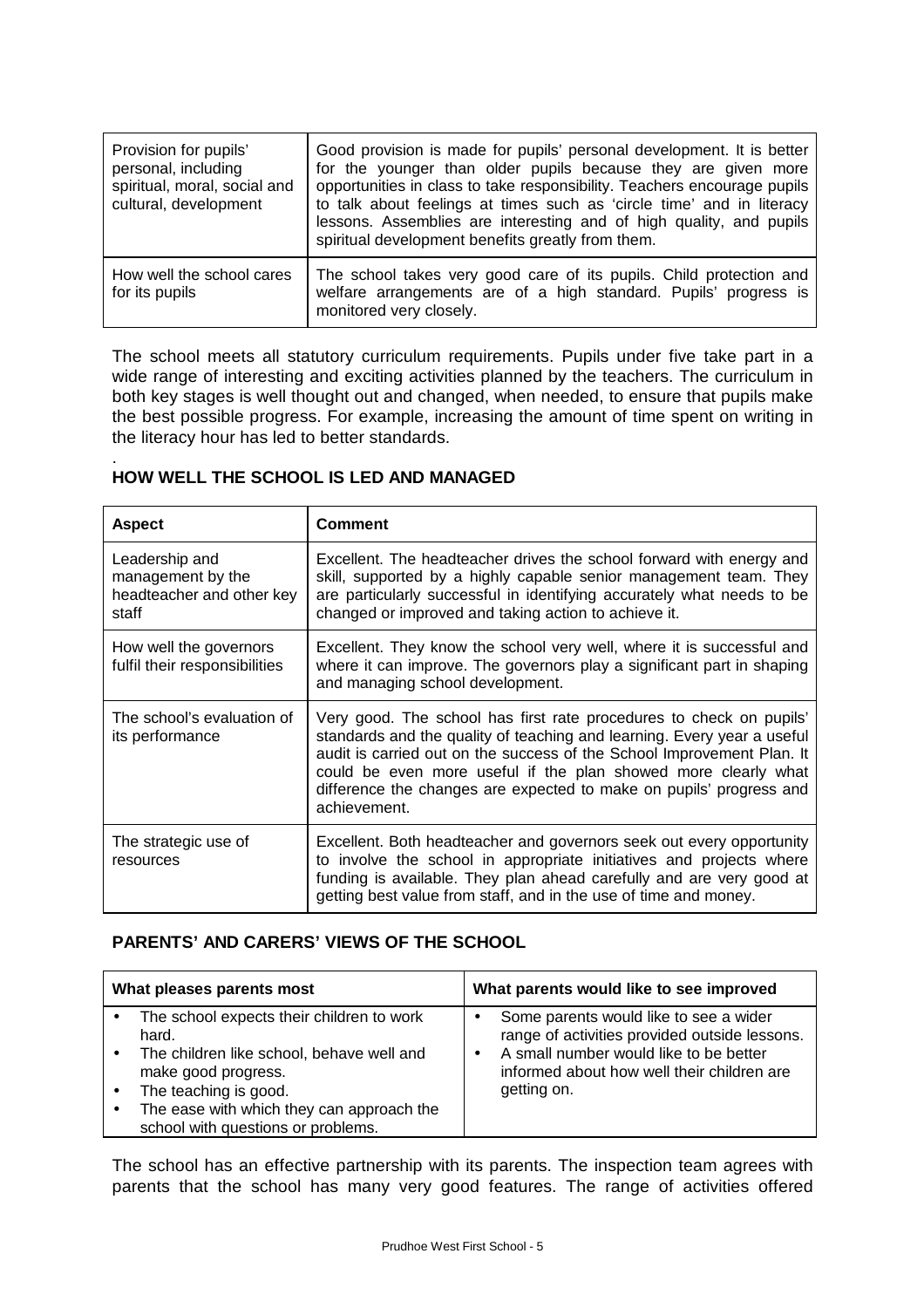outside lessons is similar to or better than in most schools of this type and size. Parents are well informed. The school is soon to implement a promising new system for tracking pupils' progress, which will allow more detailed information to be included in reports to parents.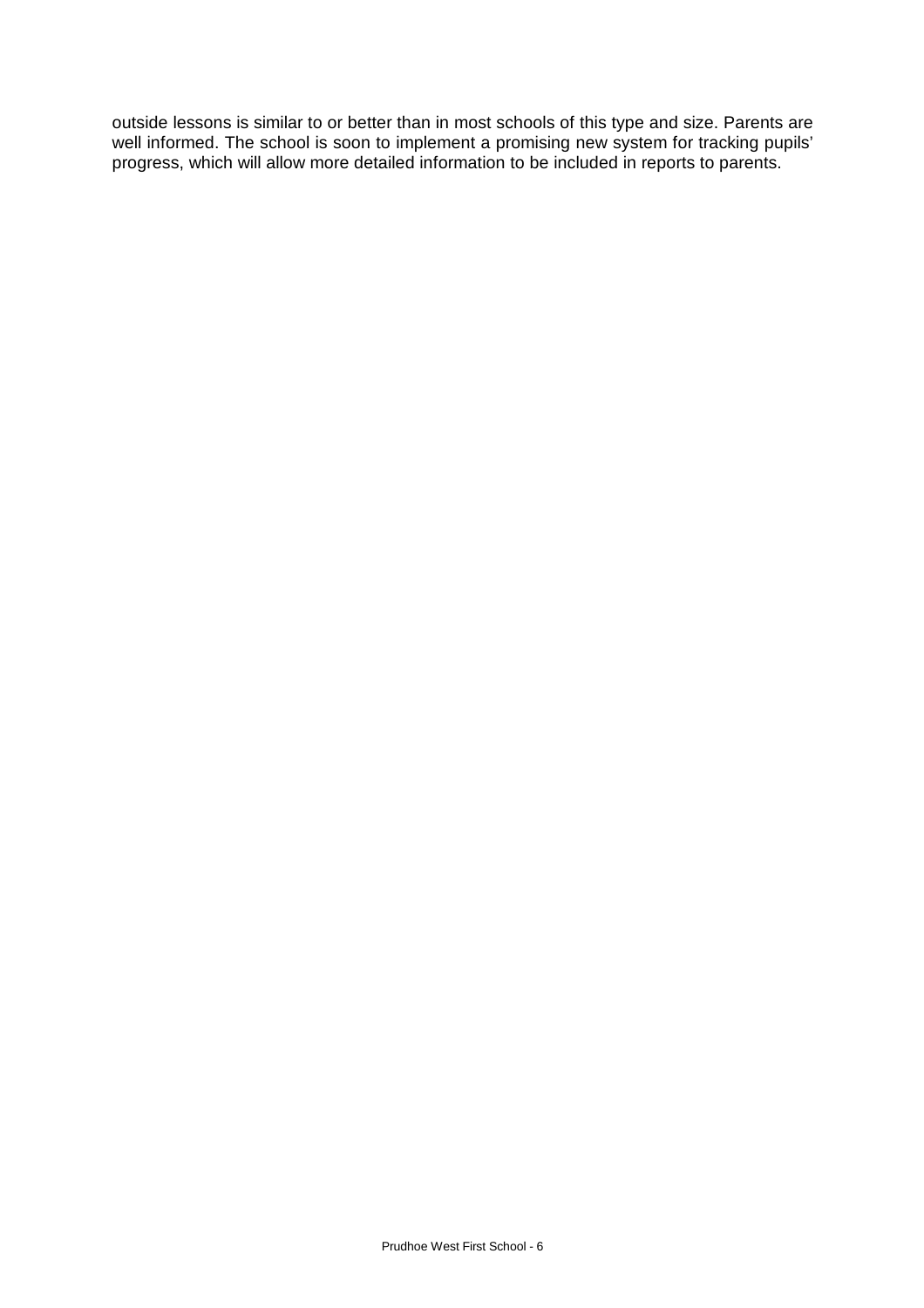#### **PART B: COMMENTARY**

#### **WHAT THE SCHOOL DOES WELL**

#### **The school achieves very high standards in reading, writing and mathematics whilst promoting good standards and achievement in other subjects.**

- 1. Over the past three years the school has achieved outstanding results in the national curriculum tests for seven year olds. The only time results have dropped from well above average to above average was in reading last year. By looking carefully at its pupils and their results, the school found a group of children who were not achieving quite the high levels of others. These children are now being given extra support with their reading in Year 3 to help them gain the best possible level before they move on to middle school in 2001.
- 2. Older pupils build well on the high standards reached by Year 2. By the time they leave, the vast majority are well on their way to achieving the standards expected at 11. Indeed, in some cases pupils are already working at this level.
- 3. The school gives a lot of emphasis to making sure pupils achieve well in literacy and numeracy. They develop knowledge and skills quickly and soon become fluent readers. At the time of the last inspection the school was criticised for not developing more advanced reading skills such as teaching pupils how to skim text to find information quickly. This is no longer a weakness and older pupils can do this well. In one literacy lesson, the Year 2 teacher reminded some pupils about work on skim reading they had done before. The activity they were doing, finding information in reference books, gave them an ideal opportunity to use the skills. The school is putting more emphasis on the teaching of writing, which was also criticised in the previous inspection report. Teachers have adjusted the balance of the literacy hour recently to ensure writing gets its fair share of time. Pupils in Year 1 showed they were able to write a poetry verse, some with little help. Pupils in Year 4 showed they could plan a long story, start it excitingly using dialogue and include extended descriptions.
- 4. Although a strong emphasis is put on the teaching of number in mathematics, other aspects of the subject, such as learning about shape and space, are not left out. The children learn to do mental calculations quickly and accurately. Although the process of finding the answer is given as much importance as getting the answer itself right, older pupils are not so confident at applying what they know to solving problems as they are at doing set calculations.
- 5. The school provides a rich curriculum that ensures pupils receive a good all round education across all subjects. An example of this is the provision for art and for design and technology. Children experience a wide range of techniques, from drawing in many different media to printing or wax resist work. Teachers guide pupils through new learning carefully, whether it be getting the right amount of glue on the stick in reception or the correct way to sand down balsawood in Year 2. They offer pupils a wide variety of activities in lessons. For example in a Year 2 lesson, some pupils were making wooden boats and others collages from 'sea' colours. Another group was modelling in plasticene whilst a further group made first rate observational drawings of sea shells. The school ensures that pupils have good quality resources for their art and craft work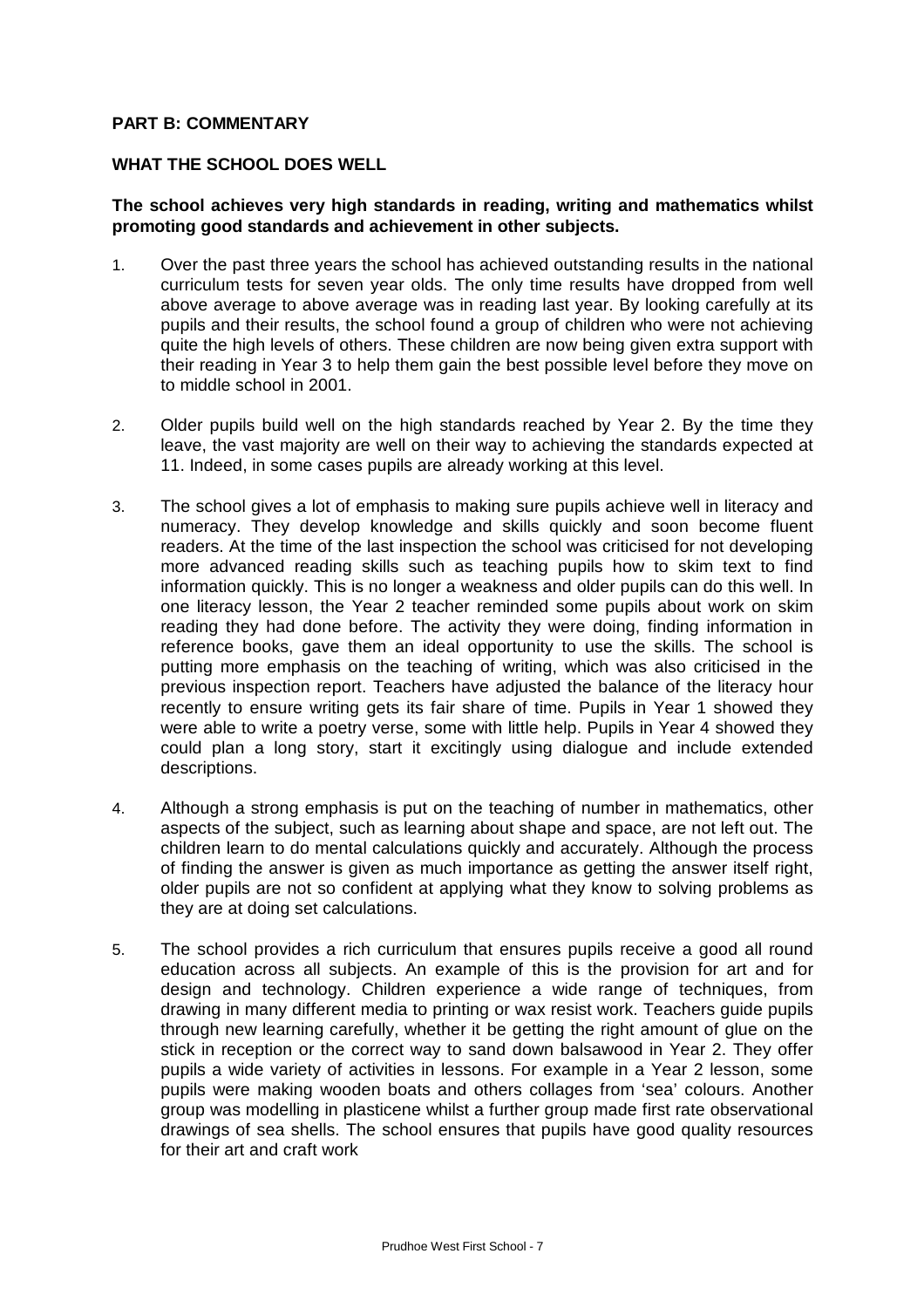**The leadership of the headteacher and senior staff is excellent and the governors make an outstanding contribution to running the school successfully.**

- 6. The leadership and management of the school are impressive and the pursuit of high standards and quality are at the heart of what is done. The headteacher sets very clear direction for the school's improvement. He has established effective procedures for finding out what needs to be done and implementing changes, through careful planning. There is a well established school improvement plan which sets out clearly how changes will put into effect. Another striking feature of the leadership is a willingness to seek out or embrace any opportunities or funding which will benefit the school. This has brought extra resources to support the improvement of literacy, information technology and the school grounds.
- 7. Whilst the headteacher is at the centre of these developments, there is a strong contribution made by other staff as part of the whole staff team. The deputy headteacher, senior management team and subject leaders play an important part in putting particular initiatives into effect and checking on how they are going. There is a strong feeling of teamwork in the school, the benefits of which can be seen in the way the new literacy and numeracy arrangements have been implemented and reviewed.
- 8. The governors make a powerful contribution to the success of the school. Some individuals, such as the literacy governor, spend much time in the classrooms observing the children and teachers at work and reporting back to other governors on how new initiatives such as the literacy hour are benefiting the children. This gives the governing body a very strong understanding of the standards pupils are achieving and the quality of teaching and learning. It helps them to make supportive decisions such as their commitment to protecting the management time available to the special needs and information technology co-ordinators.
- 9. The greatest strength of the governors' contribution was summed up well at the first meeting between inspectors and the governing body when one of the governors said, ' we offer good management skills not educational expertise.' There are two particular examples of decisions that bear this out. When the special needs coordinator was overwhelmed by too much administrative work, the headteacher sought to extend her release from class to provide more time. Time spent by the special needs governor with the co-ordinator in school indeed confirmed that something needed to be done. However, the governors rightly put forward a solution that involved increasing the administrative support available to the co-ordinator rather than taking her away from working with the children. Another decision that has had substantial impact was that of raising the status of a skilled nursery nurse to technician, to enable her to give specialised support to pupils in the technology suite. Her work in this role is outstanding.

## **Teaching overall is very good, with that in the Nursery and Key Stage 1 especially stimulating and exciting.**

10. Teaching and learning in the school are of a high quality. Teachers prepare for and plan their lessons thoroughly. This helps them to identify exactly what it is they want the pupils to learn. They are good at sharing these aims with the pupils at the start of a lesson and checking with them at the end to see what they have learned and who may need more help.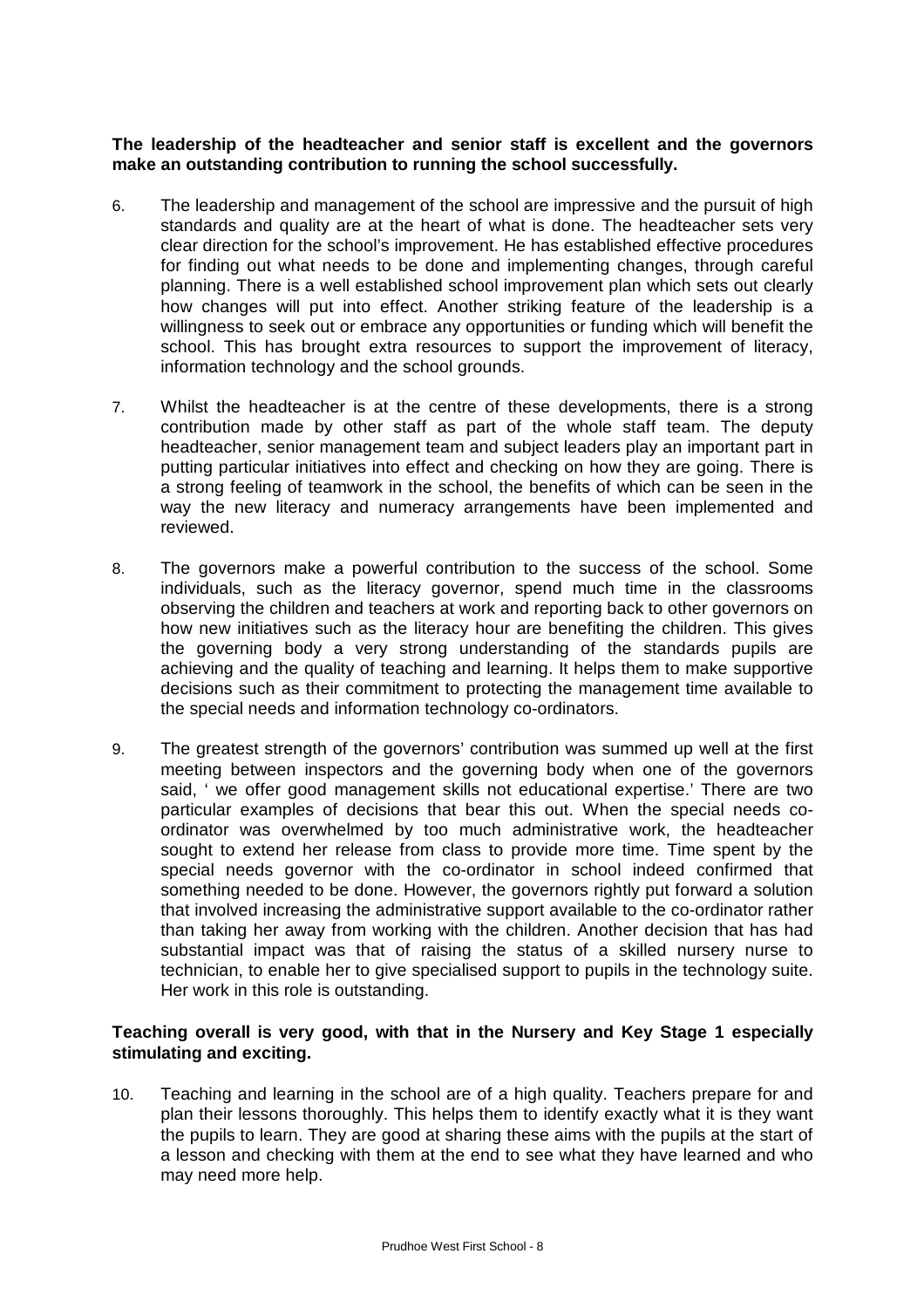- 11. Relationships between the teachers and pupils are very strong, especially in the classes of younger children. Teachers create a very relaxed but purposeful atmosphere where pupils are excited learners. They are very effective at correcting pupils without deflating them. For example, on one occasion, the teacher used feigned surprise in saying ' are you starting a letter from the bottom?' when a child formed a letter incorrectly. Pupils are often bursting to answer questions or share what they have worked out from the learning. For example, one reception pupil looking at the word *some* was delighted at suddenly understanding that 'if you hide the *so* it will say *me*'. These teachers are particularly good at valuing the answers that pupils give to questions, even when they are not the answer sought. Phrases like ' that's good but I wonder if there's an even better one than that?' encourage pupils so they are always prepared to have a go. This atmosphere of enthusiasm is not so noticeable in the Key Stage 2 classes, where there is less praise offered in the way the teachers manage pupils.
- 12. Literacy teaching is very good in all classes, especially in the way teachers promote interesting and exciting language. Teachers use searching questions to probe pupils' knowledge and understanding such as 'why is their part written in the third person?' or 'did he mean it when he said… ?' The support staff are very skilled in teaching children how to read; for example how letters combine to make particular sounds which come together in words. Numeracy teaching is also very good. Mental mathematics skills are very well taught and resources used well to demonstrate and to involve pupils.
- 13. A particular strength of the teaching is the care and accuracy with which teachers match work to pupils' previous achievement. This ensures that all pupils, regardless of class or ability, are offered work at the right level of challenge. Special needs and higher achieving pupils are stretched to the full, as are younger children in classes with older ones. The high levels and quality of the additional adult support make a big contribution to ensuring pupils are stretched.
- 14. Most pupils are very good learners. The younger children, in particular, sustain learning well during the long first session of the day. As they grow older, most remain keen to learn though the concentration of one or two Key Stage 2 pupils wanders when teaching is more ordinary.

## **There are excellent procedures to check on the standards pupils' are achieving, which lead to improvements in teaching and learning.**

- 15. One of the reasons why the school is so successful is because the management has a very clear picture of how well the children are achieving. A lot of data is collected through assessments of how well children are doing through the year and by end of year tests. Test results are analysed, pupils' work is carefully scrutinised and the teaching and learning in lessons is regularly evaluated. Folders of work are kept to show what standards pupils of particular ages should be producing. Pupils' performance is compared not just to that in school's similar to Prudhoe but to the very best schools in the country. All the senior management team are involved in this work and teachers in charge of subjects play their part as well. All staff see the importance of working this way and this adds extra value.
- 16. Staff keep an eye on the progress of pupils very closely, both individually and as groups, to ensure that they achieve the best possible levels. They look for patterns of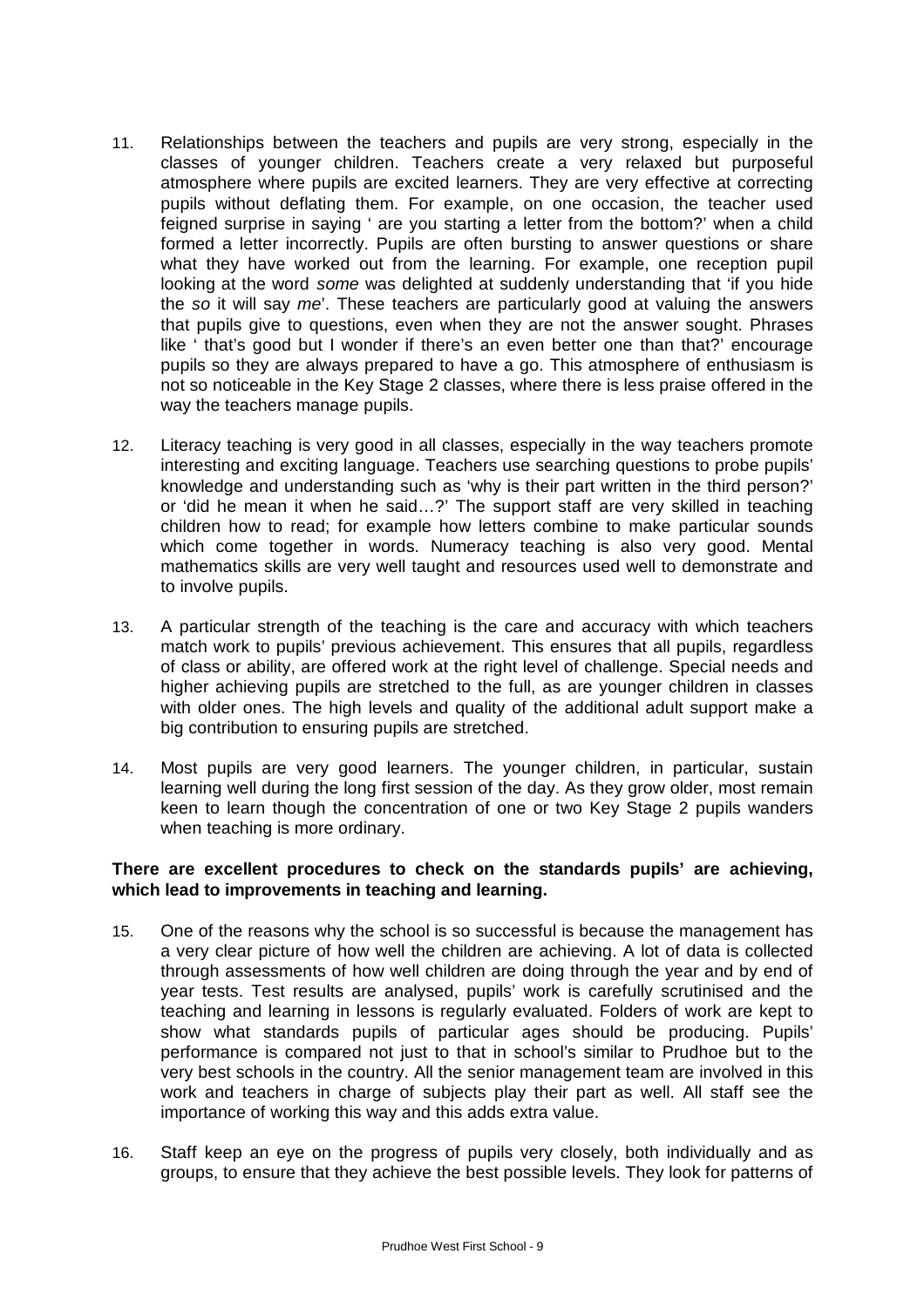performance; for example, how well the older and younger pupils in a year group are doing, or the high achievers, or those with special needs. The data collected is put to good use, as shown by the provision for the group of pupils in Year 3 who did not do as well as usual in Year 2 tests. A particular strength is in the way the school uses computer technology to help in this work; for example in producing graphs to compare the progress of boys and girls or different groups over a number of years.

17. The school is always looking to make these systems even better. This summer it is trying a new way to fine tune its targets for pupil achievement. It is also introducing a personal organiser for Key Stage 2 pupils, which will help them clarify their own targets and help them share these with their parents.

#### **The school's provision for information technology is excellent and pupils reach very high standards in the subject.**

- 18. The recent development of the provision for information technology demonstrates very well how and why the school is ever improving.
- 19. The subject is very well led, managed and organised. A clear picture has been established and is maintained of what high quality provision looks like. The headteacher, governors, co-ordinator and technician are all involved in this. High levels of expertise are particularly well used where they can have the greatest benefit; for example, the co-ordinator plans all the lessons that are delivered in the technology suite. Best use is made of the suite by concentrating all the work on developing skills which are then applied to work in the classroom. This was seen when Year 3 children learned how to use an art graphic program in the suite before applying it in the classroom to replicate the style of Kandinsky. The subject is resourced well with spending, such as that on adapting classroom computers, carefully thought out. Available grants are sought and any possible sources of useful previously used hardware plundered.
- 20. There is very good, enthusiastic teaching of the subject by the technician that motivates the pupils. They are always told exactly what they are learning about and carefully taught the correct technical language. Groups in the computer suite are just the right size for pupils to be given enough adult support but they are not spoon fed. Whilst there is a cracking pace to the teaching, pupils' progress is checked regularly and carefully so that reinforcement activities are offered when needed. They are challenged to solve their own problems with comments from the technician such as 'try to correct that and I'll be with you shortly' typical of the approach. There is evaluation of achievement at the end of every session and this has a strong influence on what is planned next by the class teacher and technician together.
- 21. The school has successfully raised the levels of staff expertise and confidence in teaching the subject. Training sessions in school have been particularly worthwhile in encouraging everyone to 'have a go'. Initial training is backed up well by continuing support on using the computers and choosing software. The curriculum the pupils experience has a good variety of activities and covers all the areas it should. For example, basic work such as word processing and handling data is complemented by control technology, extensive use of the Internet and use of a digital recording camera. What each year group should achieve is clearly set out. There are strong links with the work in other subjects that the children are doing; for example when children research information in history.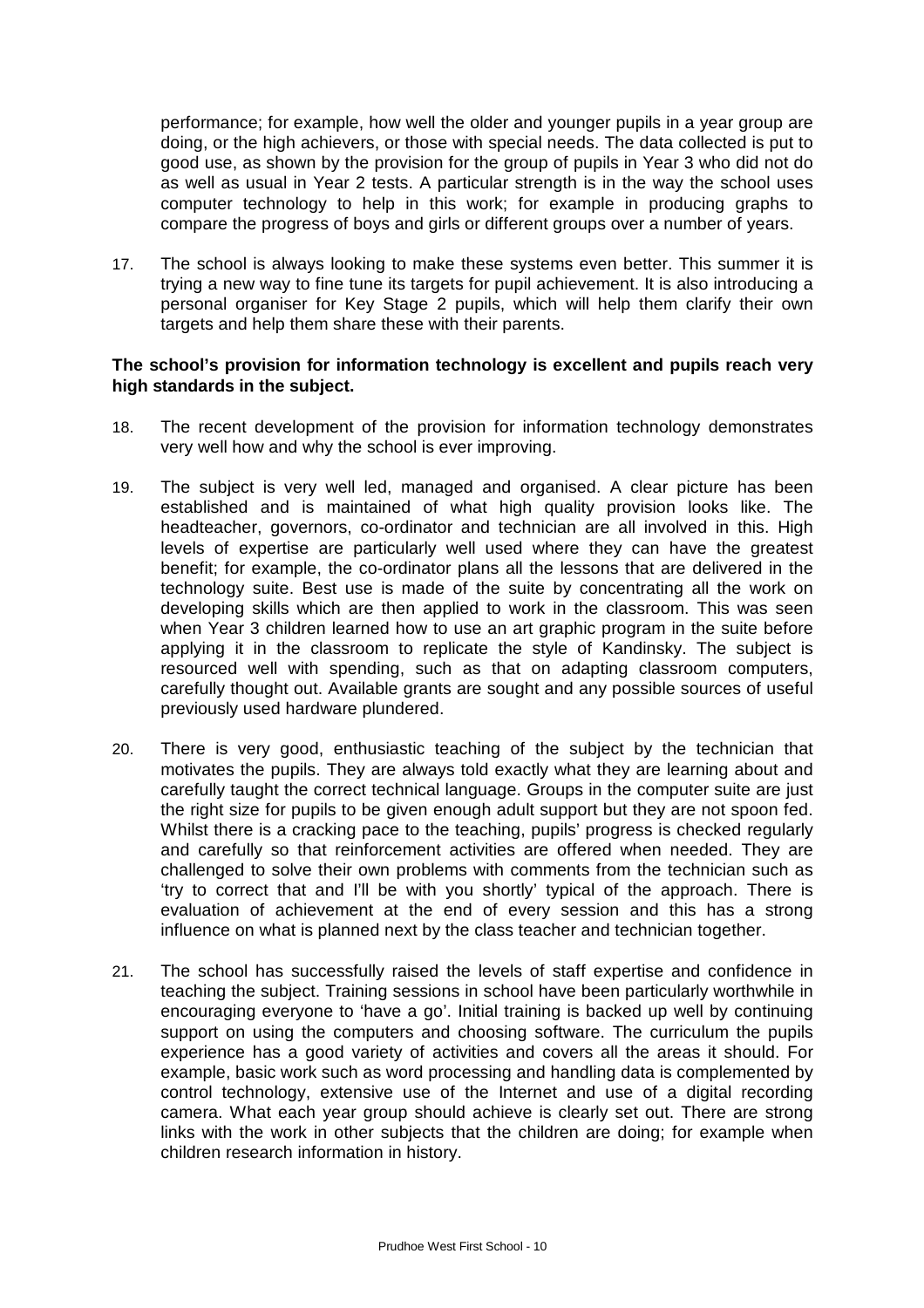22. The technology suite itself is a major asset. It is very well organised and run by the co-ordinator and technician, and the high quality of the display sets high standards for the pupils to reach. The examples of work from each year group show clearly the progress that pupils are expected to make from year to year. Many useful prompts help the pupils to remember basic skills and procedures.

#### **WHAT COULD BE IMPROVED**

## **The range of ways teachers in Key Stage 2 use to capture the interest of a small number of older pupils who don't try as hard as the others.**

- 23. Teaching across all parts of the school is effective but teachers in Key Stage 2 find it more difficult to capture and hold the interest of all the children. Whilst the majority of the pupils have very good attitudes to their work there are one or two older pupils who easily lose interest and become restless. Teachers are not always successful in getting the most out of them. The school's behaviour policy is not helpful in that it tends to focus on sanctions rather than rewards. One or two parents rightly suggested the reward system seemed to offer too little incentive to hard working pupils.
- 24. One of the most noticeable differences in classrooms is in the amount of praise that teachers in Key Stage 1 give to the children during the lessons. They constantly encourage them, expect them always to do their best and make sure the children know this. Simple phrases like 'give yourself a big clap, well done' are often heard. Pupils are encouraged to support each other with applause, when perhaps a child has read well and an atmosphere where learning is fun is sustained. In Key Stage 2 classes, not so much praise is heard. The pupils are managed well by teachers but the balance of praise and reprimand tends towards the latter.
- 25. Another approach used well in Key Stage 1 is making frequent reference to targets or checklists for the lesson, set out on the board. These references enable teachers to push pupils on through their tasks during lessons in a positive way. In Year 2 it is made very clear to pupils what they have to do to achieve 'merits' and this motivates them. Sometimes in the Key Stage 2 classes, opportunities are not best used for children to develop independence; for example, in summary sessions at the end of lessons when they might more often share with others what they have found out or achieved.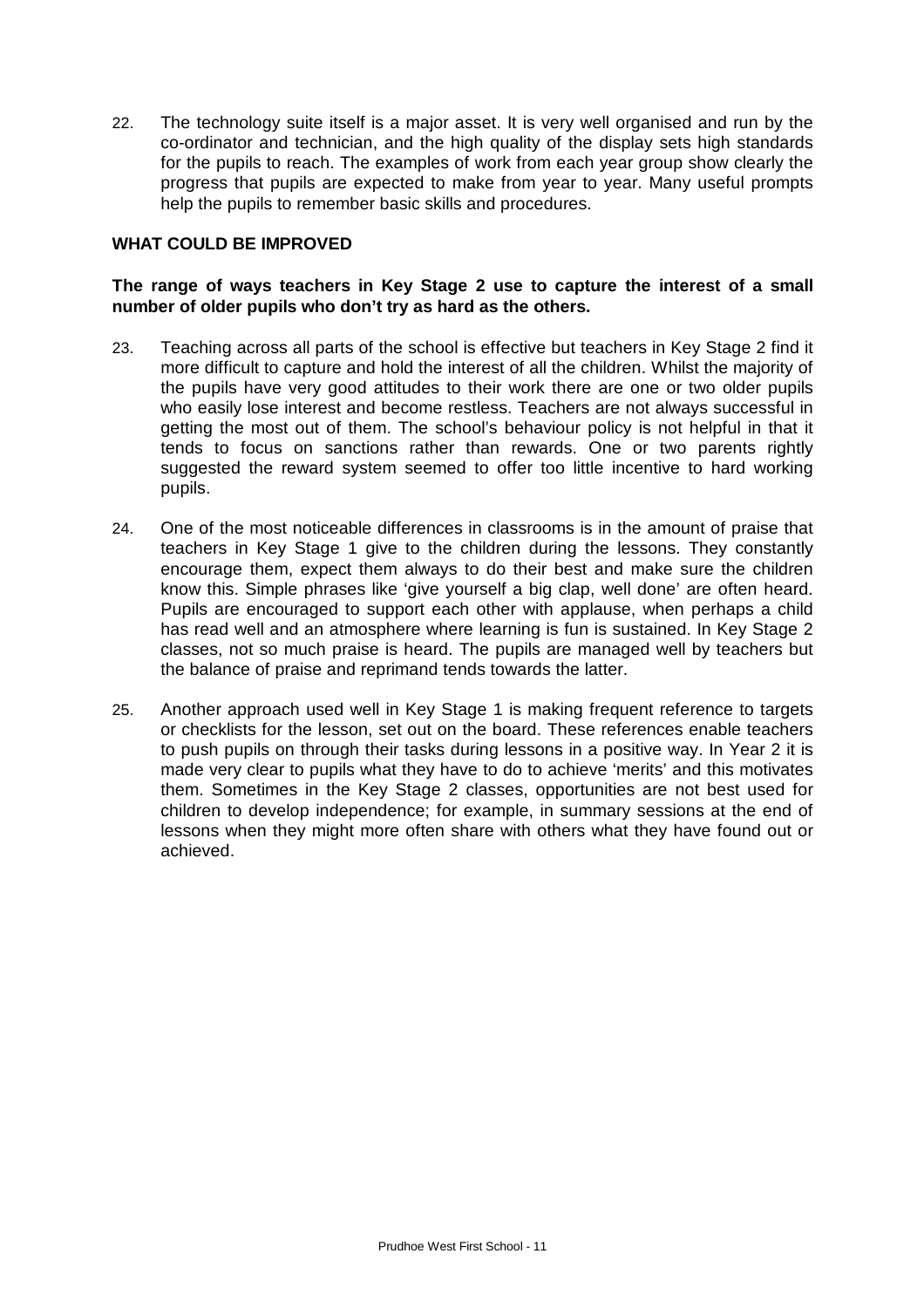## **WHAT SHOULD THE SCHOOL DO TO IMPROVE FURTHER?**

- 26. Further improve the effectiveness of teaching in Key Stage 2 by:
	- updating the behaviour management policy to emphasise rewards more;
	- offering more praise and reward in lessons for achievement in work and behaviour *(for example, use the team point system more);*
	- raising teachers' expertise to give them a wider range of ways to encourage disinterested pupils to work hard;
	- further improving pupils' personal development by offering them more opportunities to take active responsibility in the classroom.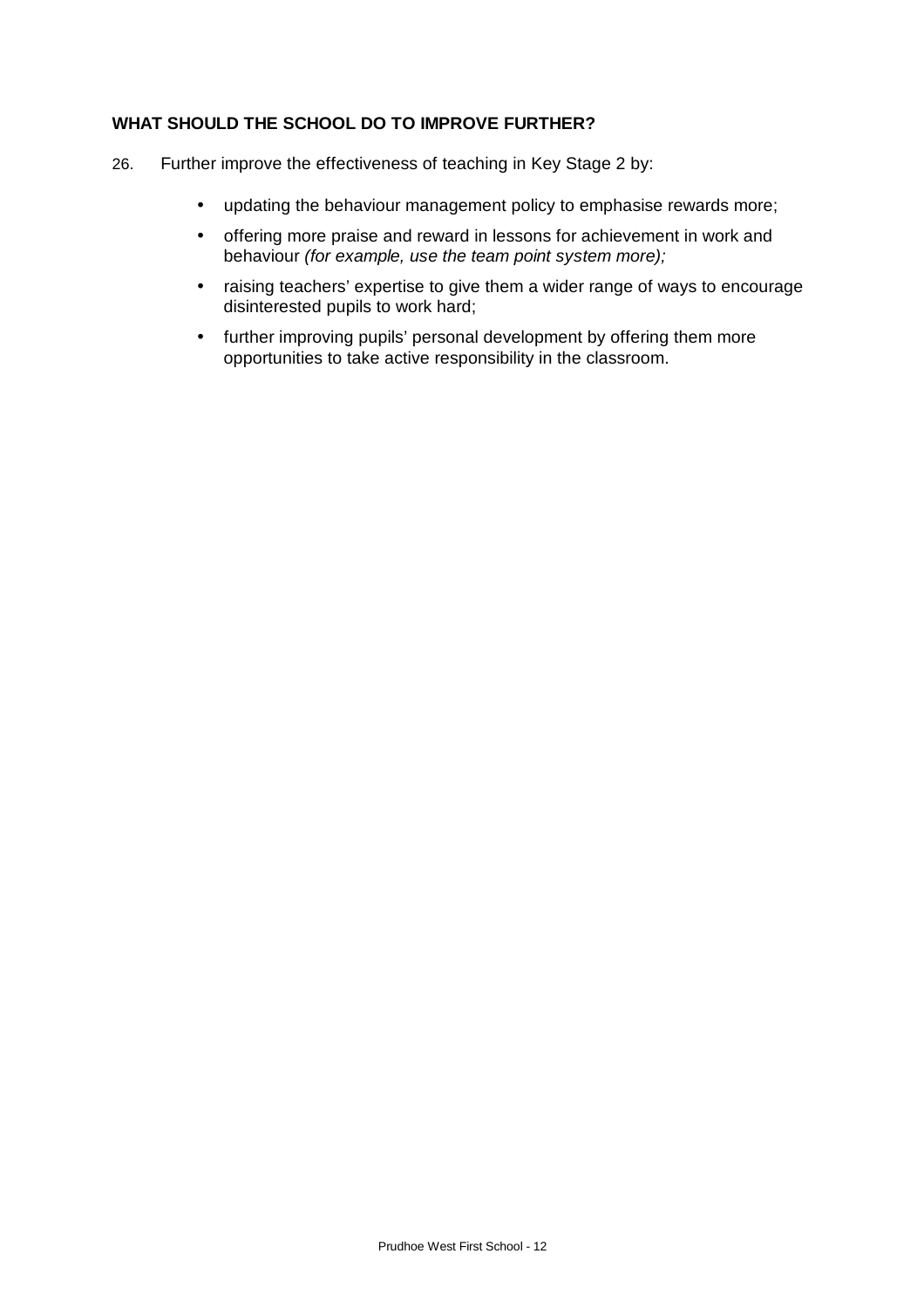## **PART C: SCHOOL DATA AND INDICATORS**

#### *Summary of the sources of evidence for the inspection*

Number of lessons observed

Number of discussions with staff, governors, other adults and pupils

#### *Summary of teaching observed during the inspection*

| Excellent | Very good | Good | Satisfactory | Unsatisfactory | Poor | Very Poor |
|-----------|-----------|------|--------------|----------------|------|-----------|
| 19        | 50        | 19   | $\sim$       |                |      |           |

*The table gives the percentage of teaching observed in each of the seven categories used to make judgements about lessons.*

#### *Information about the school's pupils*

| Pupils on the school's roll                                      | Nurserv | $YR - Y4$ |
|------------------------------------------------------------------|---------|-----------|
| Number of pupils on the school's roll (FTE for part-time pupils) | 26      | 237       |
| Number of full-time pupils eligible for free school meals        |         | 28        |
|                                                                  |         |           |

*FTE means full-time equivalent.*

| Special educational needs                                           | Nurserv | $YR - Y4$ |
|---------------------------------------------------------------------|---------|-----------|
| Number of pupils with statements of special educational needs       |         |           |
| Number of pupils on the school's special educational needs register |         | 23        |

| English as an additional language                       | No of pupils |
|---------------------------------------------------------|--------------|
| Number of pupils with English as an additional language |              |

| Pupil mobility in the last school year                                       | No of pupils |
|------------------------------------------------------------------------------|--------------|
| Pupils who joined the school other than at the usual time of first admission |              |
| Pupils who left the school other than at the usual time of leaving           |              |

## *Attendance*

#### **Authorised absence Unauthorised absence**

|                           | %   |                           | $\frac{0}{0}$ |
|---------------------------|-----|---------------------------|---------------|
| School data               | 5.6 | School data               |               |
| National comparative data | 5.4 | National comparative data | 0.5           |

*Both tables give the percentage of half days (sessions) missed through absence for the latest complete reporting year.*

| 16 |  |
|----|--|
| 10 |  |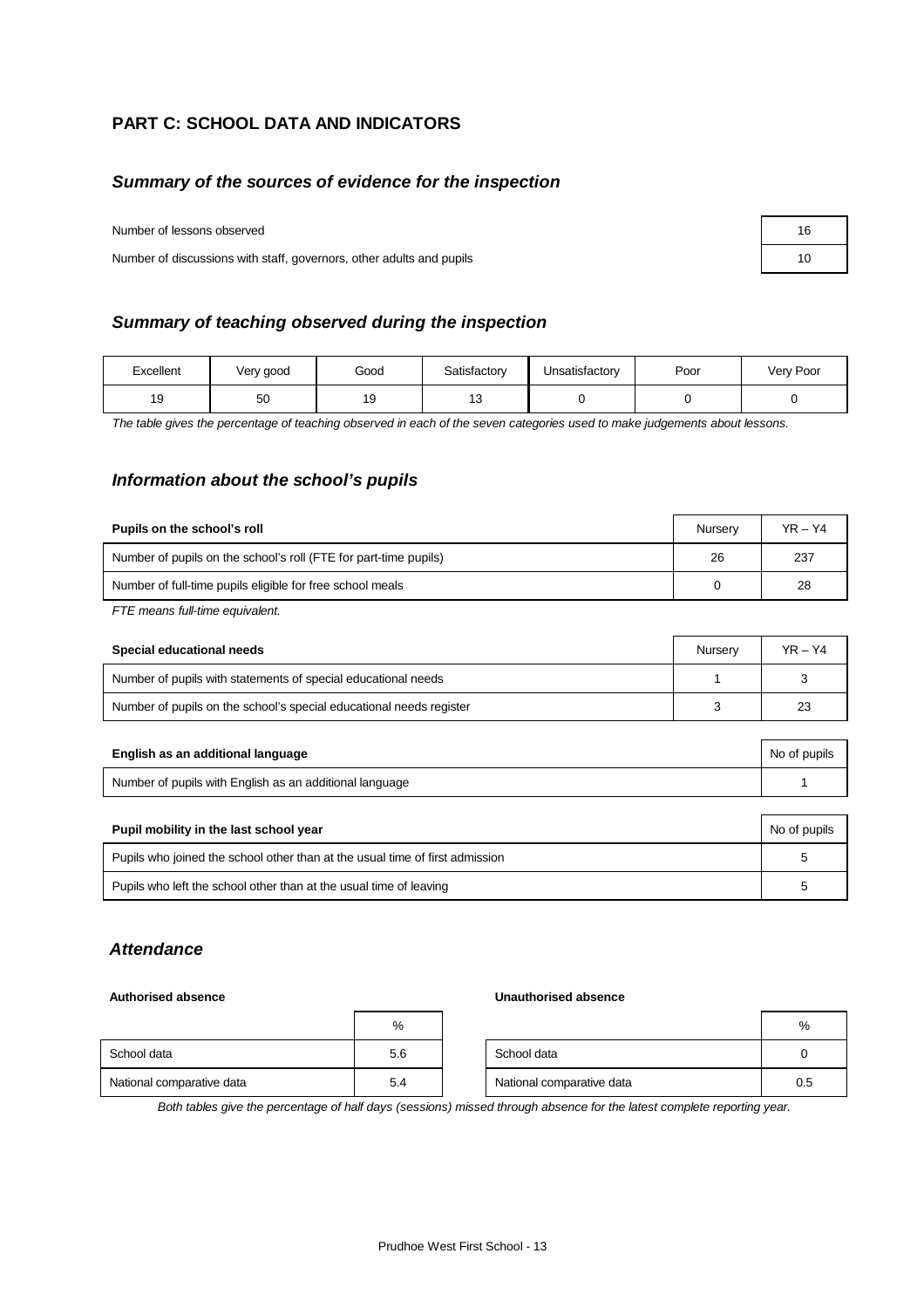| $\frac{1}{2}$                                                                          |             |          |      |                    |       |                    |  |
|----------------------------------------------------------------------------------------|-------------|----------|------|--------------------|-------|--------------------|--|
|                                                                                        |             |          | Year | <b>Boys</b>        | Girls | Total              |  |
| Number of registered pupils in final year of Key Stage 1 for the latest reporting year |             |          | 1999 | 31                 | 18    | 49                 |  |
| <b>National Curriculum Test/Task Results</b><br>Reading                                |             |          |      | Writing            |       | <b>Mathematics</b> |  |
|                                                                                        | <b>Boys</b> | 27       |      | 27                 |       | 31                 |  |
| Numbers of pupils at NC level 2<br>and above                                           | Girls       | 17       |      | 17                 |       | 17                 |  |
|                                                                                        | Total       | 44       |      | 44                 |       | 48                 |  |
| Percentage of pupils                                                                   | School      | 90 (100) |      | 90 (100)           |       | 98 (95)            |  |
| at NC level 2 or above<br>National                                                     |             | 82 (77)  |      | 87 (84)<br>83 (81) |       |                    |  |
| <b>Englich</b><br>Science<br>Togchare' Accacemante<br><b>Mathomatics</b>               |             |          |      |                    |       |                    |  |

#### *Attainment at the end of Key Stage 1*

| <b>Teachers' Assessments</b>                 |             | English | <b>Mathematics</b> | <b>Science</b> |
|----------------------------------------------|-------------|---------|--------------------|----------------|
|                                              | <b>Boys</b> | 28      | 30                 | 30             |
| Numbers of pupils at NC level 2<br>and above | Girls       | 17      | 17                 | 17             |
|                                              | Total       | 45      | 47                 | 47             |
| Percentage of pupils                         | School      | 92 (96) | 96 (98)            | 96 (98)        |
| at NC level 2 or above                       | National    | 82 (81) | 86 (85)            | 87 (82)        |

*Percentages in brackets refer to the year before the latest reporting year.*

|                                 | No of pupils |                              | Fixed period | Perma    |
|---------------------------------|--------------|------------------------------|--------------|----------|
| Black - Caribbean heritage      | 0            | Black - Caribbean heritage   | 0            | $\Omega$ |
| Black - African heritage        | 0            | Black - African heritage     | 0            | 0        |
| Black – other                   | 0            | $Black - other$              | 0            | 0        |
| Indian                          | 0            | Indian                       | 0            | $\Omega$ |
| Pakistani                       | $\Omega$     | Pakistani                    | 0            | $\Omega$ |
| Bangladeshi                     | $\Omega$     | Bangladeshi                  | $\Omega$     | $\Omega$ |
| Chinese                         |              | Chinese                      | $\Omega$     | 0        |
| White                           | 187          | White                        | 2            | $\Omega$ |
| Any other minority ethnic group | 0            | Other minority ethnic groups | O            | $\Omega$ |

*This table refers to pupils of compulsory school age only. This table gives the number of exclusions of pupils of*

# *Ethnic background of pupils Exclusions in the last school year*

| No of pupils |                              | Fixed period   | Permanent |
|--------------|------------------------------|----------------|-----------|
| ი            | Black - Caribbean heritage   | 0              | O         |
| n            | Black - African heritage     | ∩              |           |
| O            | Black - other                | $\Omega$       |           |
| ი            | Indian                       | ∩              |           |
| ი            | Pakistani                    | 0              | O         |
| ŋ            | Bangladeshi                  | $\Omega$       | 0         |
|              | Chinese                      | $\Omega$       | O         |
| 187          | White                        | $\mathfrak{p}$ | 0         |
|              | Other minority ethnic groups |                |           |

*compulsory school age, which may be different from the number of pupils excluded.*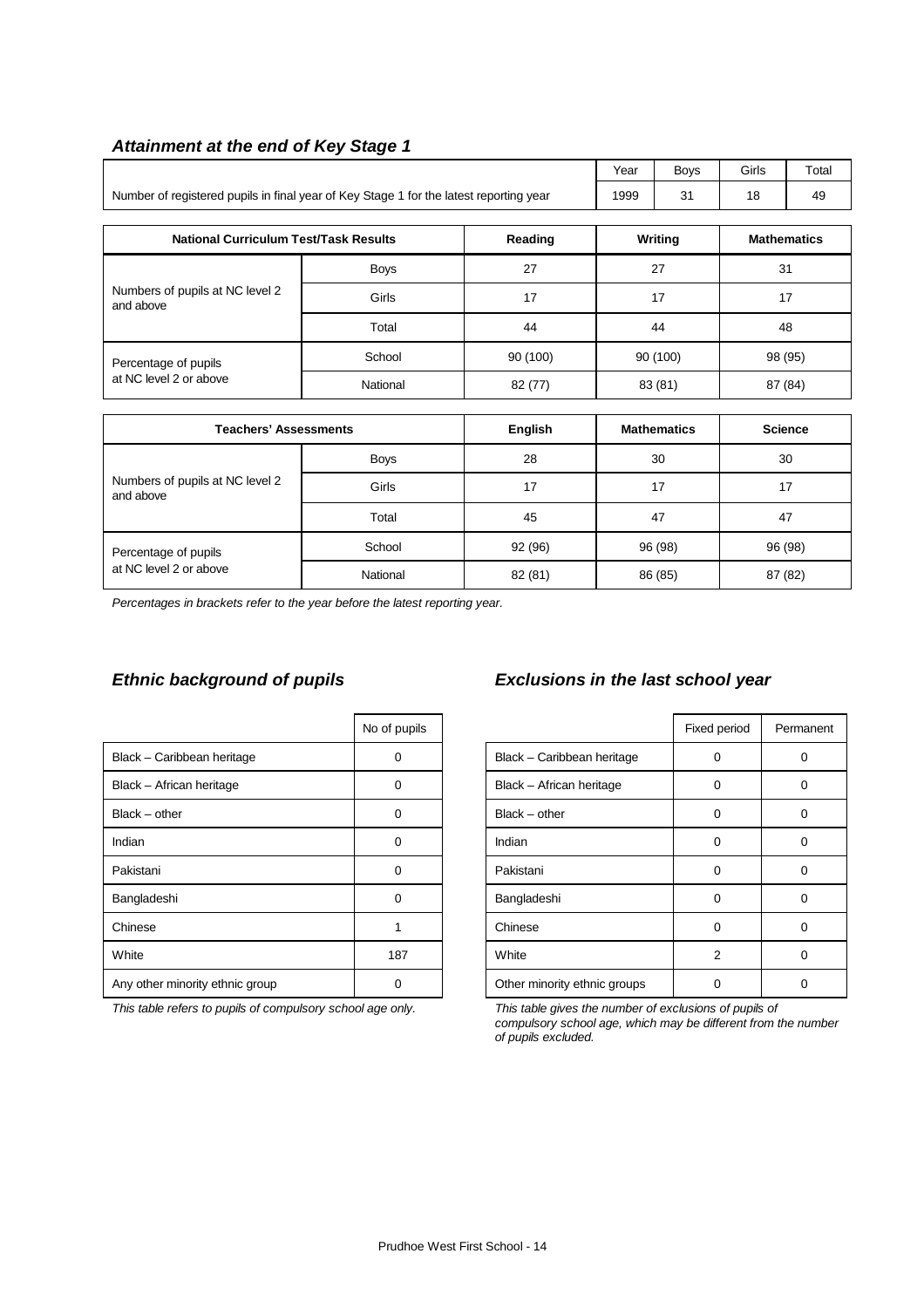# *Teachers and classes Financial information*

#### **Qualified teachers and classes: YR – Y4**

| Total number of qualified teachers (FTE) |      | Financial year | 1999 |
|------------------------------------------|------|----------------|------|
| Number of pupils per qualified teacher   | 26   |                |      |
| Average class size                       | 29.6 |                | c    |

#### **Education support staff: YR - Y4**

| Total number of education support staff |    |
|-----------------------------------------|----|
| Total aggregate hours worked per week   | 65 |

#### **Qualified teachers and support staff: nursery**

| Total number of qualified teachers (FTE) |     |
|------------------------------------------|-----|
| Number of pupils per qualified teacher   | 26  |
|                                          |     |
| Total number of education support staff  |     |
| Total aggregate hours worked per week    | 32  |
|                                          |     |
| Number of pupils per FTE adult           | 8.7 |
| .                                        |     |

*FTE means full-time equivalent.*

| Total number of qualified teachers (FTE) |    | Financial vear | 1999/00 |
|------------------------------------------|----|----------------|---------|
| Number of pupils per qualified teacher   | 26 |                |         |

| Average class size                      | 29.6 |  |                                            |        |
|-----------------------------------------|------|--|--------------------------------------------|--------|
|                                         |      |  | Total income                               | 403360 |
| Education support staff: YR - Y4        |      |  | Total expenditure                          | 399884 |
| Total number of education support staff |      |  | Expenditure per pupil                      | 1563   |
| Total aggregate hours worked per week   | 65   |  | Balance brought forward from previous year | 3398   |
|                                         |      |  | Balance carried forward to next year       | 6874   |